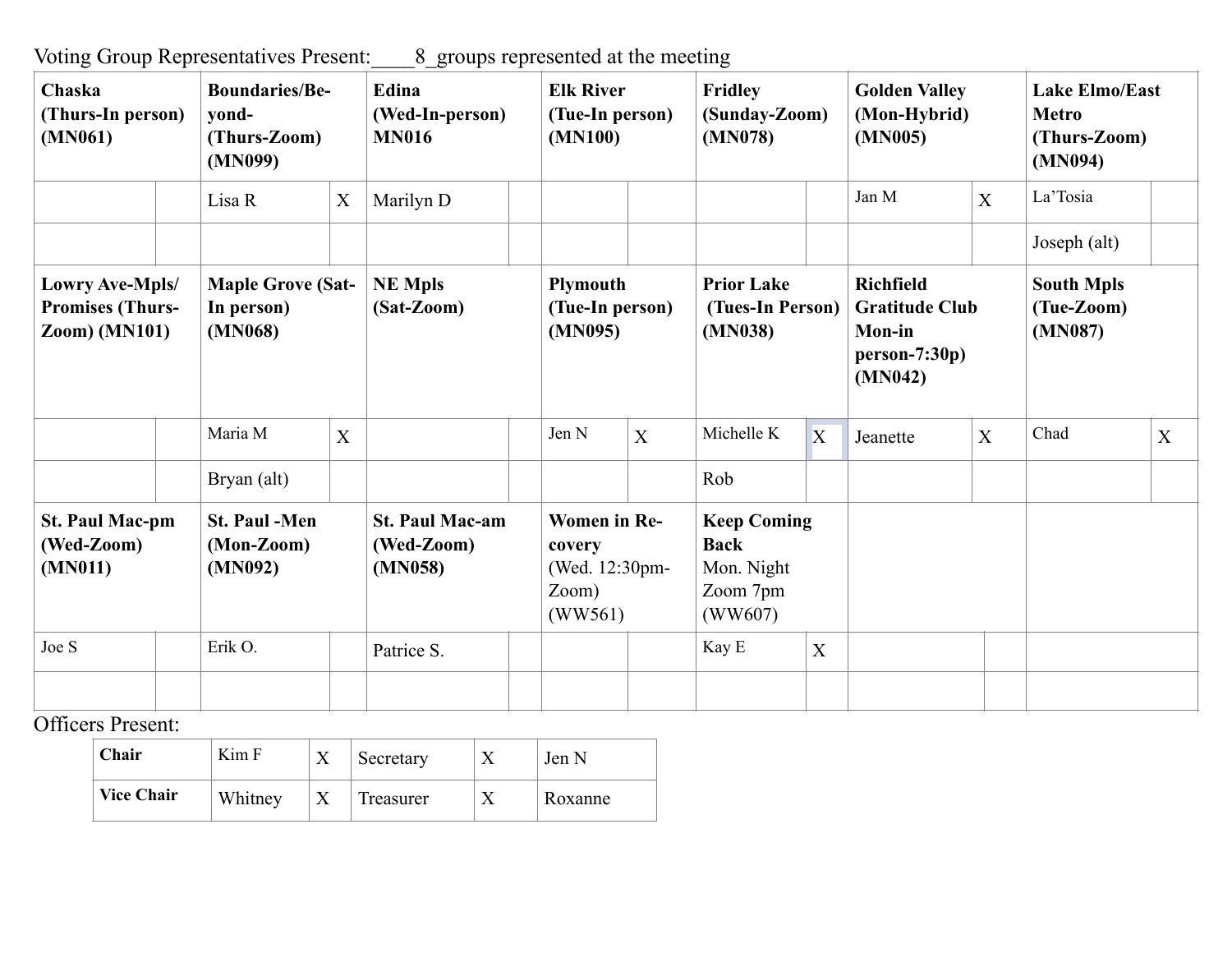*Please notify one of the Intergroup officers before disbanding or if you are starting a new meeting or know of one starting. If you are electing a new GSR please contact Kim F via email at [kfortney4198@gmail.com](mailto:kfortney4198@gmail.com) or via phone at 651-214-4198—she will add them to band as well as give overview information on GSR position including tutorial of band and where to see intergroup meeting dates; review by-laws; discuss intergroup procedures; copies of previous meeting minutes etc.* 

*Submit any meeting changes: Zoom to in-person, etc – please notify Roxanne to update MinnCoda.org*

Next Meeting: Mar 19, 2022

Hosting Group will be Boundaries and Beyond Group, Location- TBD

*Business and Agenda Item Reminders: Due to our limited time for business, agenda items must be submitted to the Secretary at least two weeks prior to the meeting. Issues not on the agenda may be tabled for a later date. Please remember to discuss any upcoming motions at home groups to prepare for voting. Please remember to distribute meeting minutes from Intergroup to Home groups.*

## MOTIONS:

| <b>Motion</b>                         | 2 <sub>nd</sub> |          |          | <b>For Opposed Abstain Other Notes</b> |
|---------------------------------------|-----------------|----------|----------|----------------------------------------|
| <b>Accept Minutes - November</b>      | Χ               | $\bf{0}$ | $\bf{0}$ |                                        |
| Approve \$225 donation to Coda World. |                 | $\bf{0}$ | $\bf{0}$ |                                        |
|                                       |                 |          |          |                                        |

## AGENDA:

| <b>Items/Topic</b> | <b>Discussion</b>                                  | <b>Decision Action Needed or Follow/Up</b>                                                                                                                                                  |
|--------------------|----------------------------------------------------|---------------------------------------------------------------------------------------------------------------------------------------------------------------------------------------------|
| Intro              | <b>Opening Prayer</b><br>Welcome and Introductions | New GSR's- make sure to connect with Kim<br>Keep us up to date on any group changes from zoom to in-person                                                                                  |
| Old business       | Approve minutes from last<br>meeting.              | Reminder of CoDA World Convention, South Dakota<br>Aug 21-25 CSC, 26-28 <sup>th</sup> ICC (Workshops and speakers)<br>CoDA has a Saturday speaker series via zoom. Check out their website! |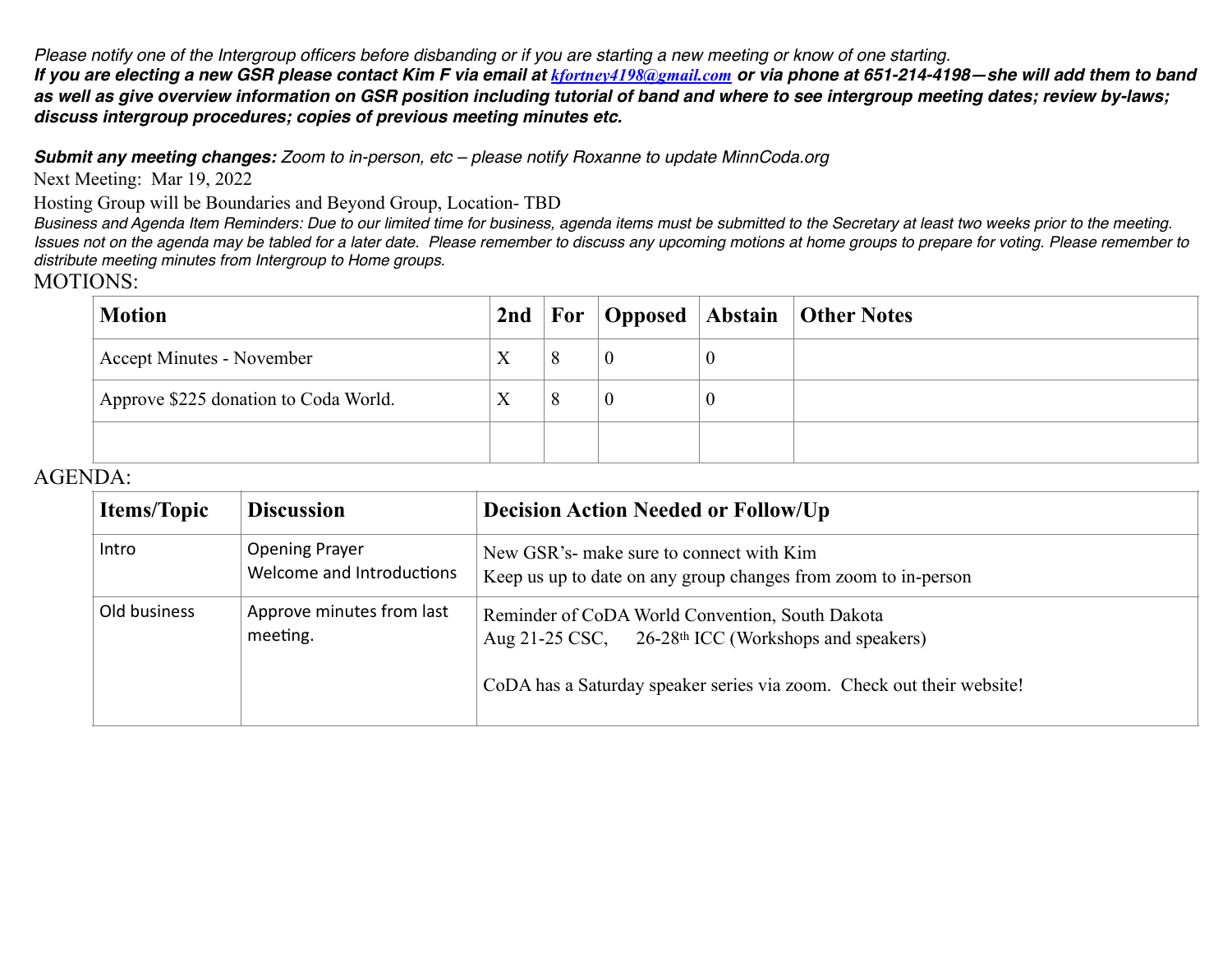| <b>Treasurer Report</b>                        | Report given by Roxanne<br>The ADDRESS IS ON WEB-<br>SITE IF GROUPS WANT TO<br><b>MAIL IN A 7TH TRADITION</b><br><b>DONATION. Go to MinnCo-</b><br>DA.org and "Contact Us"<br>page | Encourage 7th tradition in group meetings. Part of our recovery. Supporting the program that<br>supports us.<br>Working for some to put link to MinnCoDA.org donation page: https://minncoda.org/<br>contact-us/<br>or CoDA.org donation link in the chat during the meeting.<br>You can do MinnCoDA link and/or CoDAWorld PayPal link.<br>Year end Report given by Roxanne:<br>Year end total: \$4887.82<br>Group contribution: \$1121.40<br>Vote to approve \$225.00 donation to Coda World<br>Prudent Reserve for 2022: \$3700.00<br>If your group makes an intergroup donation by PayPal, please notify<br>Roxanne with the details or make a note when entering the payment.<br>This way we know if this donation is from a group or an individual.<br>Name and address are on the website to mail in checks. |
|------------------------------------------------|------------------------------------------------------------------------------------------------------------------------------------------------------------------------------------|--------------------------------------------------------------------------------------------------------------------------------------------------------------------------------------------------------------------------------------------------------------------------------------------------------------------------------------------------------------------------------------------------------------------------------------------------------------------------------------------------------------------------------------------------------------------------------------------------------------------------------------------------------------------------------------------------------------------------------------------------------------------------------------------------------------------|
| <b>Update meeting</b><br>info on Co-<br>DA.org |                                                                                                                                                                                    | CoDA.org<br>Meeting finder<br>Update this meeting<br>Follow the prompts                                                                                                                                                                                                                                                                                                                                                                                                                                                                                                                                                                                                                                                                                                                                            |
| Fun Committee<br>Report                        |                                                                                                                                                                                    | Planning meeting held<br>Upcoming Events: more details to come!<br>January 23, 11:00 am _: Patrick's Restaurant for brunch and socializing<br>Feb 13: Sunday Funday: Games (1st Sunday of each month after this date)-in Bloomington<br>Feb 11: Ice Castles in New Brighton (tickets \$25) 7pm, and restaurant afterwards.<br>https://minncoda.org/fellowship-events/fun-social-events/<br>MinnCoDA website under fellowship events on the "That sounds fun" page.                                                                                                                                                                                                                                                                                                                                                 |